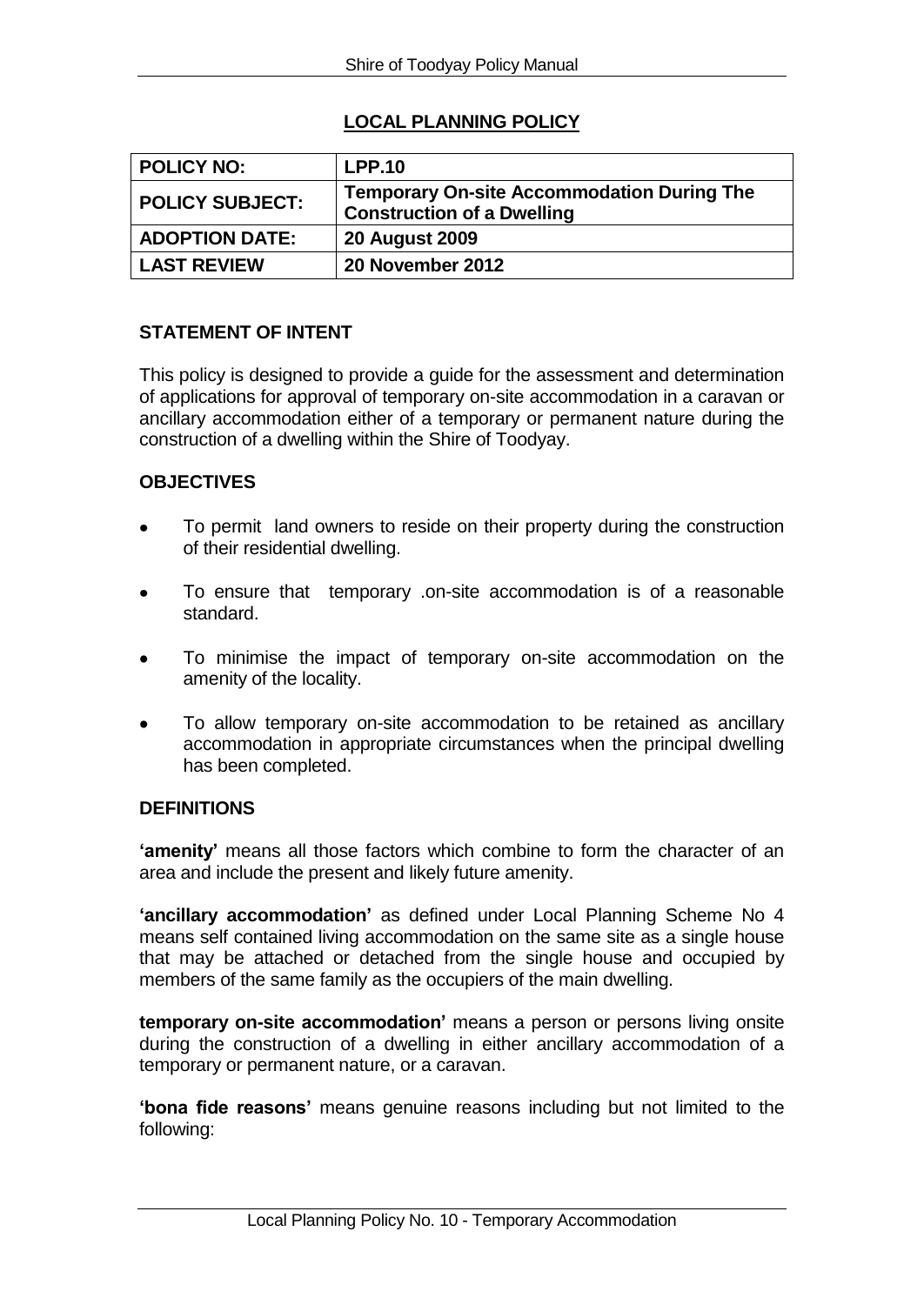- That the dwelling house has been substantially completed to the satisfaction of Council's Officers; or
- Legitimate unforeseen circumstances.

## **STATUTORY POWERS**

This Local Planning Policy is made pursuant to Clause 2.2 of the Shire of Toodyay Local Planning Scheme No 4.

#### **POLICY STATEMENT**

- 1. Applications for temporary on-site accommodation that comply with all of the criteria corresponding to Table 1 of this Policy may be approved, subject to compliance with other relevant clauses of this Policy as set out below.
- 2. The only form of temporary on-site accommodation to be approved within the Shire of Toodyay shall be;
	- a) A caravan in accordance with the Caravan Parks and Camping Grounds Act 1995 and Regulations for a period up to 12 months for the purpose of constructing a dwelling house; or
	- b) Ancillary accommodation as defined in Council's Policy LPP 2

**Note:** The use of a shed for temporary on-site accommodation is not permitted unless it is converted to a standard matching LPP 2.and the requirements of condition 11 of this policy. The use of a shed for the provision of essential non-habitable facilities such as a bathroom or laundry may be considered in conjunction with the use of a caravan.

- 3. Applicants and occupiers must own or have legal rights to occupy the land.
- 4. Temporary on-site accommodation may only be approved on land which is zoned 'Rural Residential, Rural Living or Rural if it is more that 10,000m2 in area.
- 5. Temporary on-site accommodation must be setback in accordance with the provisions of Local Planning Scheme No 4.
- 6. Prior to the granting of approval for temporary on-site accommodation, the applicant is to provide a statutory declaration in which it is acknowledged that the approval shall be in strict compliance with this policy and any conditions issued as part of the approval.
- 7. The commencement of any period of temporary on-site accommodation shall occur from the date the temporary on-site accommodation is approved and may be subject to conditions of approval. Approval for temporary on-site accommodation is to be no longer than 12 months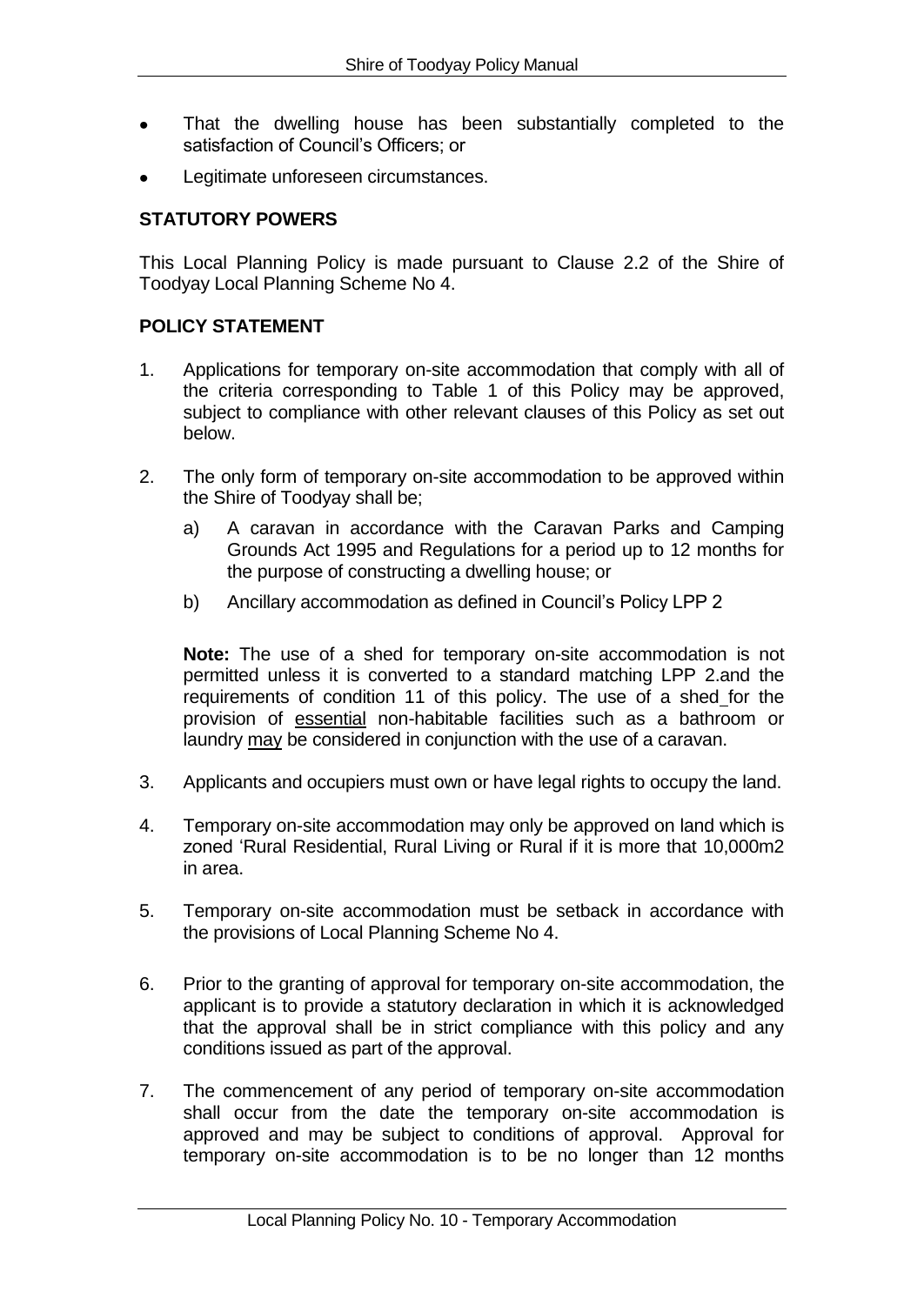consecutively, except where Council is satisfied that bona fide reasons exist for extension of the period.

- 8. The cancellation of the Building Permit will negate the temporary accommodation approval.
- 9. If it is proposed to use a Caravan or a Caravan/shed combination compliance with the requirements of Table 1must be met.
- 10. If it is proposed to construct a form of Ancillary Accommodation this must meet the requirements of LPP.2 and be built in accordance with the requirements of the Building Code of Australia Volume 2 with the exception that clauses 1.0(e) & 3.0 of the provisions of LPP 2 will not apply if it is only to be used for temporary on-site accommodation during the approved period of construction.
- 11. All construction / internal modifications in relation to a Class 10 building (shed) essential for use in conjunction with a caravan must have approval from Council's Building Surveyor and/or the Environmental Health Officer prior to any construction/modifications occurring.
- 12. All fixtures approved under Clause 12 above are to be removed at the end of the approval period. Unless a case can be made for the fittings and associated drainage to remain.
- 13. Planning approval may be sought to retain temporary on-site ancillary accommodation for permanent use. Otherwise the structure must be removed or converted into a structure not capable of being used as a dwelling by removal of all relevant fittings and fixtures that enable this at the end of the approval period.
- 14. The Shire of Toodyay reserves the right to revoke the approval if the proponent fails to comply with this policy or any conditions attached to the approval.
- 15. A temporary on-site accommodation application fee is as nominated under Council's schedule of fees and charges.

**Adopted as TP Policy 26 May 2005 Reviewed Council Meeting 24 November 2005 Reviewed Council Meeting 16 November 2006 Amended Council Meeting 15 November 2007 Amended Council Meeting 21 May 2009 Reviewed Council Meeting 13 May 2010 Amended Council Meeting 19 August 2010 Amended Council Meeting 20 November 2012**